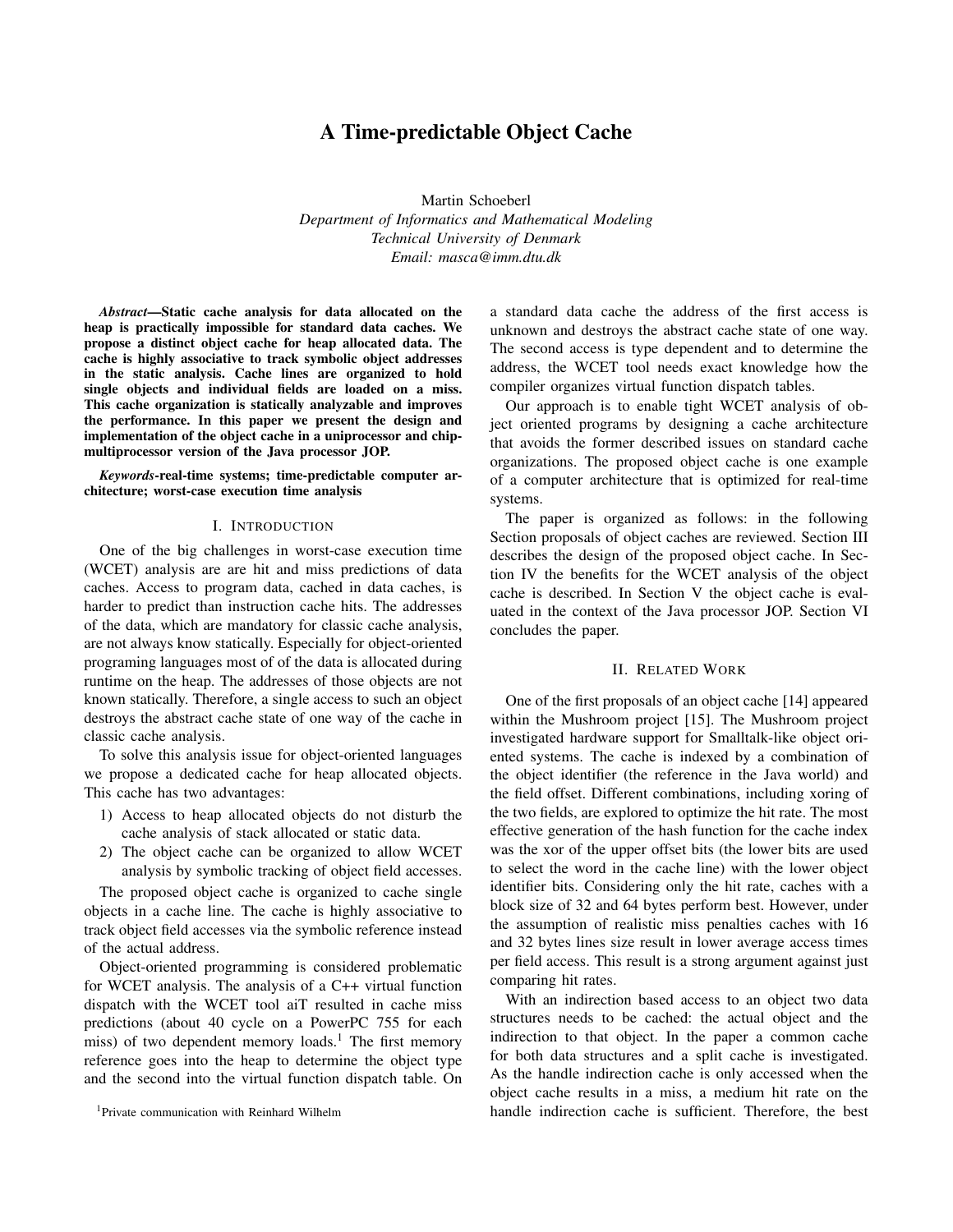configuration is a large object cache and a small handle indirection cache.

A dedicated cache for heap allocated data is proposed in [13]. Similar to our proposed object cache, the object layout is handle based. The object reference with the field index is used to address the cache – it is called virtual address object cache. Cache configurations are evaluated with a simulation in a Java interpreter and the assumption of 10 ns cycle time of the Java processor and a memory latency of 70 ns. For different cache configurations (up to 32 KB) average case field access times between 1.5 and 5 cycles are reported. For most benchmarks the optimal block size was found to be 64 bytes, which is quite high for the medium latency (7 cycles) of the memory system. The proposed object cache is also used to cache arrays, whereas our object cache is intended for *normal* objects only. Therefore, the array accesses favor a larger block size to benefit from spatial locality. Object access and array access are quite different from the WCET analysis point of view. The field index for an object access is statically known, whereas the array index usually depends on the loop iteration count.

Wright et al. propose a cache that can be used as object cache and as conventional data cache [17]. To support the object cache mode, the instruction set is extended with a few object oriented instructions such as load and store of object fields. The object layout is handle based and the cache line is addressed with a combination of the object reference (called object id) and part of the offset within the object. The main motivation of the object cache mode is in-cache garbage collection of the youngest generation [16].

All proposed object caches are optimized for average case performance. It is common to use a hash function by xoring part of the object identifier with the field offset in order to equally distribute object within the cache. However, this hash function defeats WCET analysis of the cache content. In contrast, our proposed object cache is designed to maximize the ability to track the cache state in the WCET analysis [3].

#### III. OBJECT CACHE DESIGN

The proposed object cache is based on the idea that the data cache shall be split to cache different data areas within their own caches [8]. These caches can be optimized for the typical access patterns and for the WCET analysis.

# *A. Split Data Cache*

In the first RISC processors the cache was split into an instruction cache and a data cache to decouple the instruction fetch in the first pipeline stage from the data load and store in a later pipeline stage. All current processors have a split cache at the first level in the cache hierarchy. This splitting of the cache enabled independent cache analysis for instructions and data. Instruction caches are relative easy to analyze as the fetch addresses are statically know. Access to static data and the caching of those data is also analyzable. However, the data cache serves for several quite different data areas: static data (scalars and arrays), stack allocated data (local variables and stack allocate objects), constants, method dispatch tables, and heap allocated data (objects and arrays). All those different data areas have different properties with respect to WCET analysis: e.g., loads of constants are simple to predict, whereas access to heap allocated data is hard to predict. Furthermore, different data areas benefit from different cache organizations: many data areas are sensible to accesses that conflict in the cache block placement, where access to stack allocated data is practically immune to those conflicts. The former data areas benefit from a higher associativity, whereas stack allocated data is served well from a direct mapped cache.

Considering these differences in data access patterns and also different WCET analysis properties we argue that the data cache shall also be split for different memory areas [8]. Each data area has its own cache. The distinction between the different accesses is easy on a Java processor as the JVM bytecodes contain more semantic information than loads and stores on a standard processor. On a standard processor the differentiation between different memory areas needs cooperation between the compiler and the memory management unit (MMU). Different accesses have to be mapped to different (virtual) addresses and the MMU needs to be configured with this address mapping to correctly redirect the accesses to the different caches.

With chip-multiprocessing (CMP) cache organization becomes further complicated. With a shared memory system core local caches need to be hold consistent with the other cores and the main memory. A cache coherence protocol is responsible for the coherent and consistent view of the global state in the main memory for all cores. This cache coherence protocol is also the major limiting factor for CMP scaling. However, not all data areas need a cache coherent view of the main memory: constants are read only and are implicit coherent; stack data is usually thread  $local<sup>2</sup>$  and needs no cache coherence protocol.

## *B. Object Cache Organization*

In a modern object-oriented language, data (objects and arrays) is allocated on the heap. The addresses for these objects are only known at runtime. Therefore, static WCET analysis cannot classify accesses to those object fields as hits or misses. However, it is possible to statically analyze local cache effects with unknown addresses for a set-associative cache. For an  $n$ -way set associative cache the history for n different addresses can be tracked symbolically. As the addresses are unknown, a single access influences *all* sets

<sup>2</sup>The exception is leaking a reference to stack allocated data to a concurrent thread. This *violation* of stack local data can be detected by a compiler and the shared data can be allocated on a second stack that is placed in the cache coherent data area.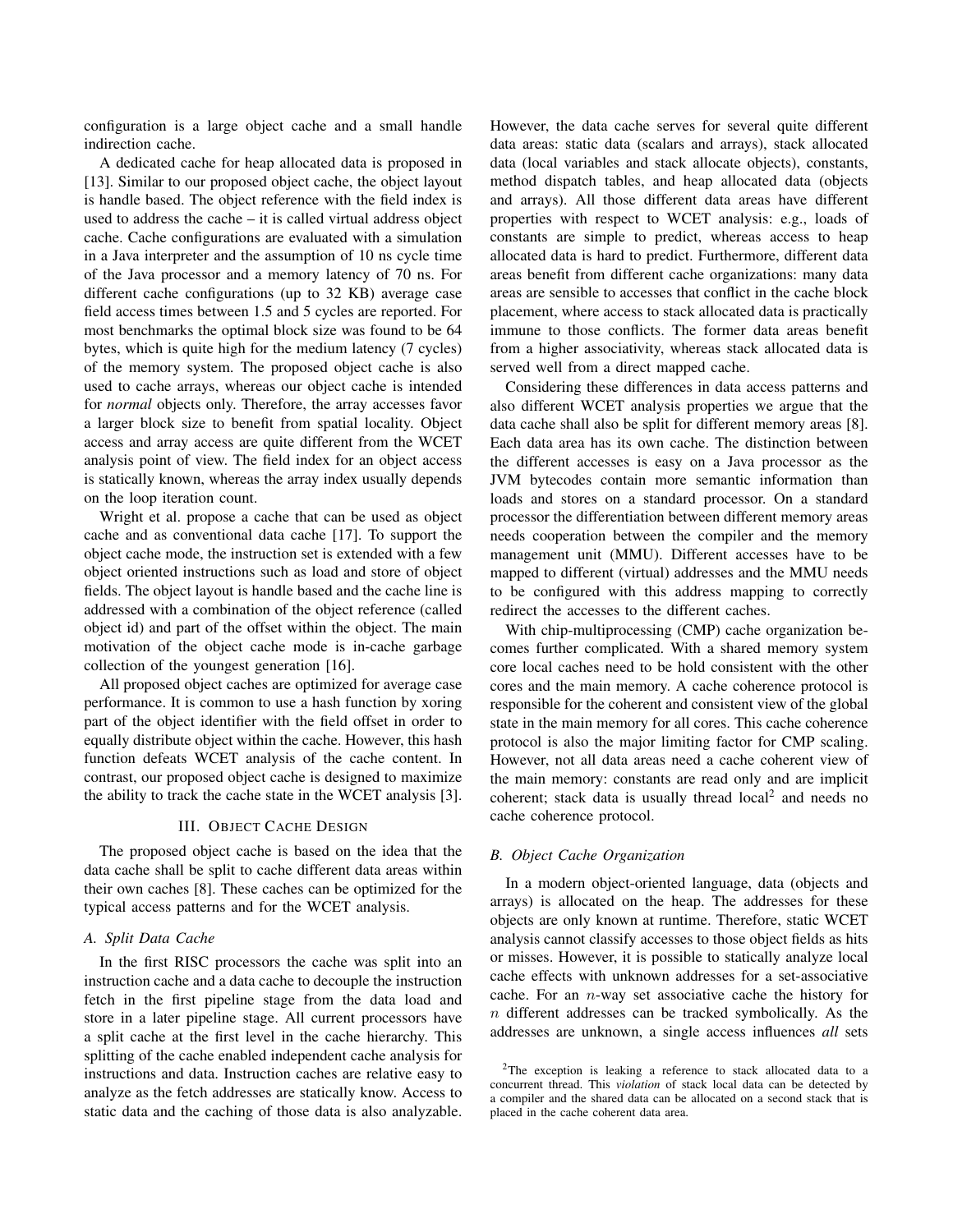of one way in the cache. The analysis reduces the effective cache size to a single set.

The proposed object cache architecture is optimized for WCET analysis instead of average case performance. To track individual cache lines symbolically, the cache is fully associative. Without knowing the address of an object, all cache lines in one way map to a single line in the analysis. Therefore, the object cache contains just a single line per way. Instead of mapping blocks of the main memory to those lines, whole objects are mapped to cache lines. For this mapping the reference to the object, instead of the object's address, is used for the tag memory. This organization is similar to a virtual memory cache. For a handle based object layout, as it is the case on JOP, usage of the reference to access the cache avoids the handle indirection on a cache hit.

The index into the cache line is the field index. To compensate for the resulting small cache size with one cache line per way, we propose to use quite large cache lines. To reduce the resulting large miss penalty, only the missed word in the cache line is filled on a miss. To track which words of a line contain a valid entry, one valid bit per word is added to the tag memory.

As the object cache is organized to cache a whole object per cache line, each cache line can only contain a single object. Objects cannot cross cache lines. If the object is bigger than the cache line, the fields at higher indexes are not cached. While this might sound like a drastic restriction, it is the only way to keep the cache content WCET analyzable for data with statically unknown addresses. That this design is still efficient is shown in the evaluation section.

Furthermore, the cache organization is optimized for the object layout of JOP. The objects are accessed via an indirection called the handle. This indirection simplifies compaction during garbage collection. The tag memory contains the pointer to the handle (the Java reference) instead of the effective address of the object in the memory. Furthermore, the object cache reduces the overhead of using handles. If an access is a hit, the cost for the indirection is zero – the address translation has been already performed.

The effective address of an object can only be changed by the garbage collection. For a coherent view of the object graph between the mutator and the garbage collector, only a cached address of an object needs to be updated or invalidated after the move. The cached fields, however, are not affected by changing the object's address, and can stay in the cache.

To simplify static WCET analysis the cache is organized as write-through cache. Write back is harder to analyze statically, as on each possible miss an additional write back needs to be accounted for in the analysis. In a recent paper [1] it has been explained that write-back caches are handled as follows: on a cache miss it is assumed that the cache line that needs to be loaded is dirty and needs to be written back. Current WCET analysis tools do not track the dirty bit of a cache line. Therefore, write-back caches add considerable overhead – or conservatism – to the WCET analysis. In [1] it is recommended to use write-through caches. Furthermore, a write-through cache simplifies the cache coherence protocol for a chip multiprocessor (CMP) system [6].

As objects cannot cross cache lines, the number of words per cache line is one important design decision. For a fully associative cache the tag and comparator implementation consumes considerable resources, whereas the data memory can be implemented in on-chip memory, which is cheap. Therefore, cache lines for 8, 16, or even 32 words are a reasonable design. Furthermore, the layout of the fields in the object can be optimized by the compiler to place often accessed fields at lower indexes.

The object cache is only used for objects and not for arrays. The access behavior for array data is quite different as it explores spatial locality instead of temporal locality. Therefore, we believe that a cache organized as a small set of prefetch buffers is more adequate for array data. As arrays use a different set of bytecodes and are thus distinguishable from ordinary objects, access to arrays can be redirected to their own cache. The details of a time-predictable cache organization for array data is not considered in this paper.

# *C. Cache Coherence*

Standard cache coherence and consistence protocols are expensive to implement and limit the number of cores in a multiprocessor system. The Java memory model (JMM) [2] allows for a simple form of cache coherence protocol [6]. With a write-through cache, the caches can be held consistent according to the rules of the JMM by invalidating the cache on start of a synchronized block or method (bytecode monitorenter) or a read from a volatile variable. In the implementation within JOP we have added a microcode instruction to invalidate the cache.

#### *D. Cache Design*

Figure 1 shows the design of the object cache. In this example figure the associativity is two and each cache line is four fields long. All tag memories are compared in parallel with the object reference. Therefore, the tag memory uses dedicated registers and cannot be built from on-chip memory. Parallel to the tag comparison, the valid bits for the individual fields are checked. The field index performs the selection of the valid bit multiplexer. The output of the tag comparisons and valid bit selection is fed into the encoder, which delivers the selected cache line. The line index and the field index are concatenated and build the address of the data cache. This cache is built from on-chip memory. As current FPGAs do not contain asynchronous memories, the input of the data memory contains a register. Therefore, the cache data is available one cycle later. The hit is detected in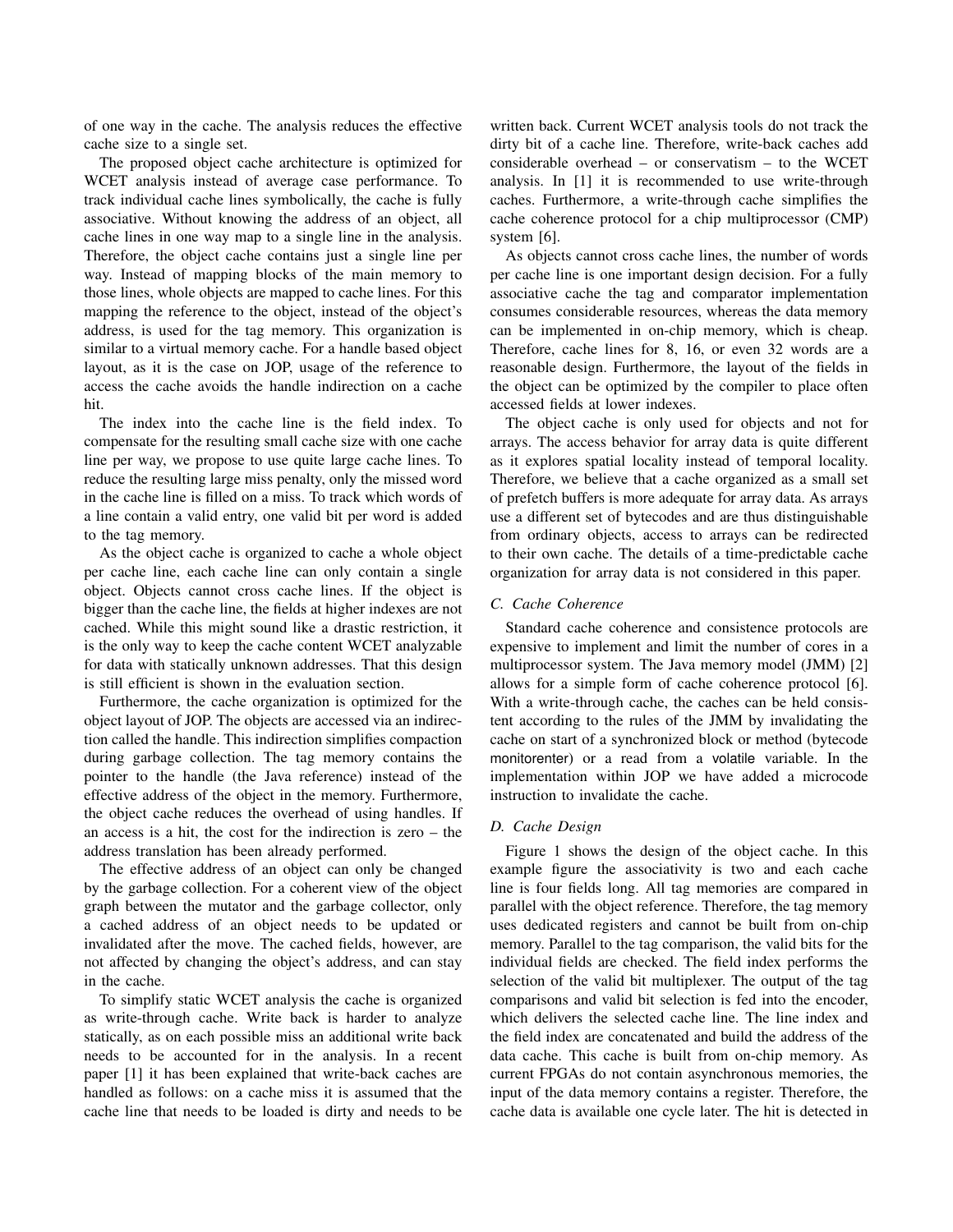

Figure 1. Object cache with associativity two and four fields per object

the same cycle as reference and index are available in the pipeline, the data is available one cycle later.

A cache line is allocated and the tag valid if at least one valid bit is set (i.e., at least one field is in the cache). When the tag is a hit, but the field is not (yet) in the cache it is loaded from main memory, put into the data memory of the cache, and the valid bit is set. This cache update is performed on a missed getfield and on a missed putfield. If the tag comparison is a miss, a new cache line is allocated on a getfield, but not on a putfield. The rational for this difference is as follows: The scare resource of cache ways (tags) is not spent on a single write, when the object is not yet in the cache. If the object has already an allocated tag, updating the cache on a putfield is for free.

The cache lines (tags) are allocated in first-in first-out (FIFO) order. FIFO allocation is simpler in hardware than least recently used (LRU) order.

# IV. WCET ANALYSIS

The WCET analysis of the object cache [3] is lexical scope based. If all references to the objects and their fields fit into the object cache a single miss for each access is assumed. In case that the lexical scope contains a loop with iteration count  $n, n - 1$  accesses are classified as hits. If not all accessed objects fit into the cache, all accesses are classified as misses. The analysis starts with the innermost scopes and enlarges the scopes until the maximum size with hit classification is reached.

For this type of analysis the cache replacement can be LRU or FIFO. It is important that no conflict misses can happen. Therefore, we can choose to implement the cheaper FIFO policy. This lexical scope based analysis is cheap and still effective [3]. It has to be noted that this type of analysis is only feasible for processors without cache related timing anomalies [4], where a cache hit can result in a higher overall WCET. As JOP is free from such types of timing anomalies, we can use this compositional approach to WCET analysis of caches.

In [3] we have integrated the object cache analysis in the WCET analysis tool of JOP [11]. By analyzing the influence of the object cache organization on the resulting predicted miss cycles we where able to show that the object cache, as it is proposed in this paper, is the most efficient solution. We also evaluated the influence on the main memory system (short latency with SRAM and longer latency, but high bandwidth with SDRAM) on the resulting miss cycles per field read. Even for a SDRAM memory loading single fields, or a small number of fields, on a miss is more beneficial than loading a full cache line. The main cache effect for object field accesses comes from temporal locality; spatial locality plays a marginal role.

The actual execution time of a getfield in the implementation of JOP depends on the main memory access time. For a memory access time of  $n$  cycles a getfield with a cache miss takes

$$
t_{getfield\_miss} = 6 + 2n
$$

cycles. Two memory access times are needed, as the handle indirection and the actual field value have to be read. If the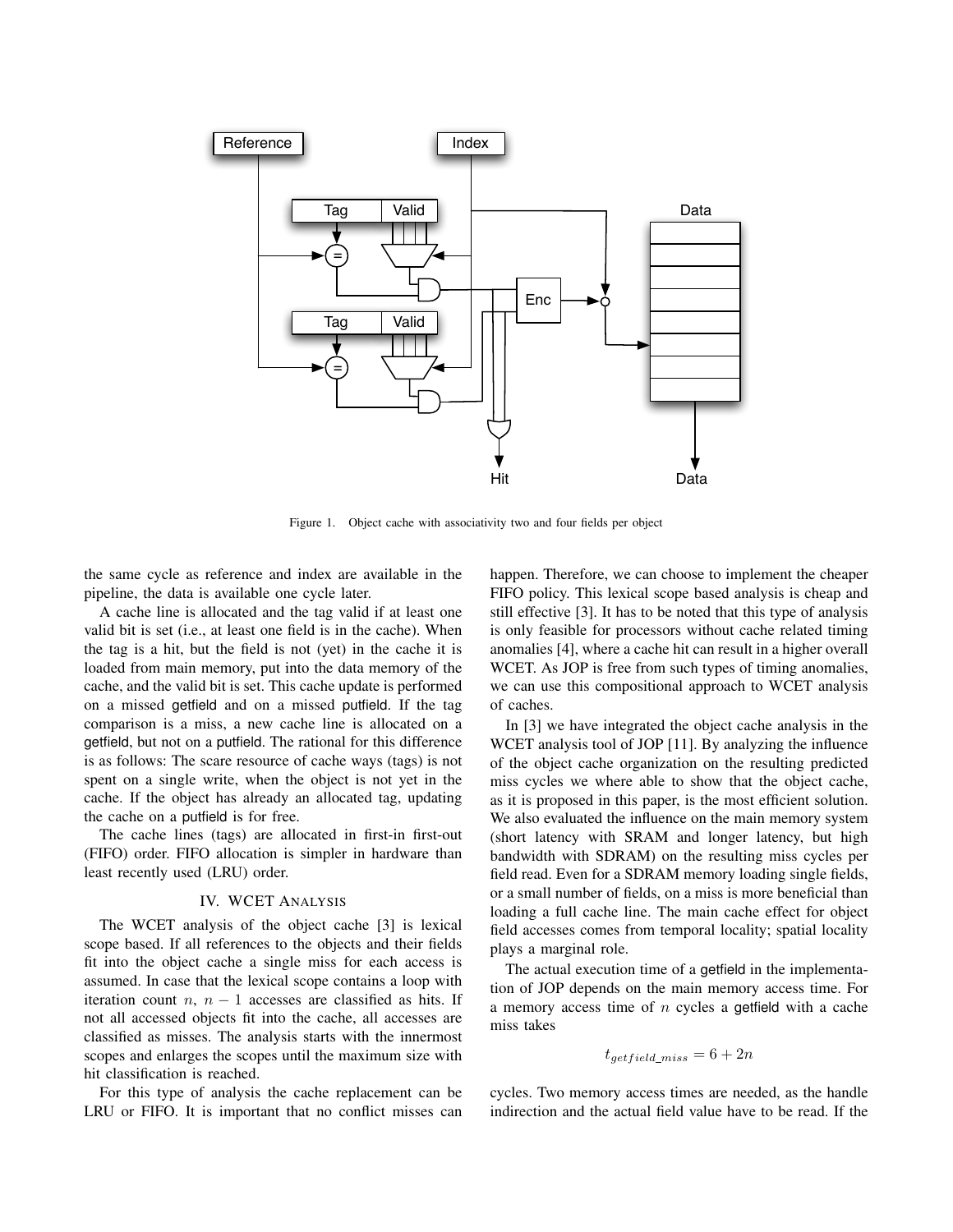

Figure 2. Performance impact of different associativities with a line size of 8 fields

access is a cache hit, the execution time of getfield is

$$
t_{getfield\_hit} = 5
$$

cycles. Besides not accessing the main memory at all, another cycle is saved that is needed between the handle indirection and field read to move the data from the memory read to the memory address. For a SRAM based main memory with 2 cycles access time, as it is used in the evaluation, a missed getfield consumes 10 cycles, double the time as in the hit case.

To verify the design decisions we have also evaluated the proposed object cache by executing large Java benchmarks (DaCapo) with cross-profiling [9]. With a simulation of the object cache we where able to compare the high-associative organization with a standard cache organization. The results are similar to the results from WCET based analysis: only temporal locality effects are important for the cache and single field loads are most efficient. The object cache is almost as efficient as a direct mapped cache in the average case, but is WCET analyzable.

# V. EVALUATION

We have implemented the proposed object cache in the Java processor JOP [7] and the CMP version of JOP [5]. In the original JOP architecture instructions are cached in the method cache and stack allocated data in the stack cache. Access to heap allocated data, the constant pool, and the method dispatch table go directly to the main memory. For the evaluation the object cache has been added to JOP. The other data areas are not cached. The results are based on the implementation in an FPGA from Altera, the Cyclone EP1C12.

The object cache is integrated in the memory management unit (MMU) that is responsible for bytecodes that access the main memory. The hit detection is performed in a single cycle and on a hit the processor pipeline can continue without a stall.



Figure 3. Performance impact of different line sizes with an associative of 4

For the evaluation we use several benchmarks from the benchmark suit JemBench [10]. *Kfl* is a benchmark, derived from a real-world application that tilts up a railway contact wire. The application was written in a very conservative style using mostly static data and static methods. Therefore, we do not expect a performance improvement by caching objects. *Lift* is derived from a real-world application that controls an industrial lift. This application is programmed in a more object oriented style. Although all data is preallocated at the application start to avoid influence of the garbage collection, objects are used at runtime. *UdpIp* is is a benchmark derived from the implementation of a simple UDP/IP stack. The UDP/IP stack is in industrial use on a railway device. The *Matrix* benchmark measures the performance of matrix multiplication. It is an artificial benchmark to measure CMP speedup.

We have synthesized several different configurations of the object cache with a uniprocessor version and a CMP version of JOP. The object cache has two configurable parameters: 1.) the number of ways (cache lines) and 2.) the number of cached fields in one cache line. We have varied the number of ways between 1 and 64, and the number of fields per cache line between 1 and 16. With parameter values as power of two and uniprocessor vs. CMP configuration of JOP this resulted in more than 50 configurations that have been benchmarked. In the following, only the results of the most interesting configurations are presented.

Figure 2 shows the relative performance improvement compared to a non-caching version of JOP. The configuration is with a line size of 8 fields (32 bytes) and the number of lines (ways) is varied between 1 and 61. Figure 3 shows the performance impact of the variation of the line size for a 4 way cache configuration.

The *Kfl* benchmark was coded in a very conservative, static style – almost no objects are used and all functions are static. Therefore, the object cache has no impact for this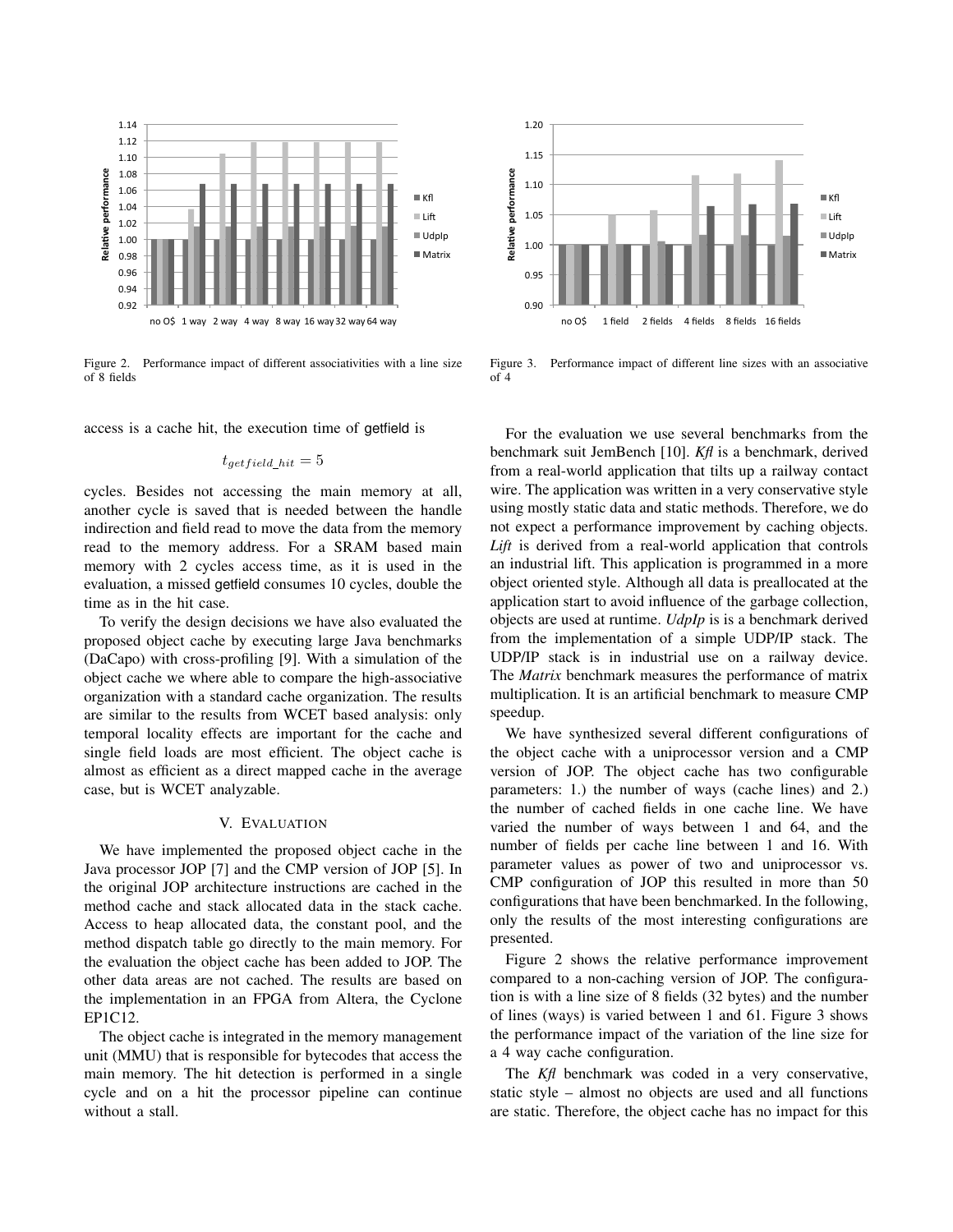

Figure 4. Performance impact on a CMP system

benchmark. The other two benchmarks show performance improvements. The *Lift* benchmark is faster by 12%. The *UdpIp* benchmark spends most of the time in array access for network package processing. Despite of this workload, there is still a speedup of 2%. The *Matrix* benchmark improves by 7%, even with a single cache line. For the benchmarks under test, caches with a higher associativity than 4 show no further performance improvement. In Figure 3 we can see that even a single field cache line provides performance improvement for *Lift*. The cache line sizes of 4 and 8 fields perform similar for all benchmarks. Only the *Lift* benchmark improves slightly (14%) with a line size of 16 fields.

The speedup of a few percent is remarkable for the minimal resources invested for the object cache. Especially when considering the quite fast main memory, which is based on an SRAM with a latency of 2 clock cycles.

In a CMP setting the demand on the memory bandwidth is high and with a time-division multiple access (TDMA) based memory arbitration the access latency increases linear with the number of cores. Therefore, even a small hit rate results in a considerable performance enhancement. The memory interface to the shared main memory is usually the bottleneck. In Figure 4 the speedup on a 3 core CMP system (with a TDMA based memory arbitration) with the object cache is shown. Due to resource limitations in the FPGA (12000 LCs) the maximum associativity of the 3 object caches for the CMP system is 8. Due to the high pressure on the memory bandwidth the performance improvement with an object cache is higher than on the uniprocessor version. The improvement is up to 23% for the *Lift* benchmark and up to 30% for the *Matrix* benchmark.

### *A. Resource Consumption*

The object cache consumes considerable logic cells for the implementation of the tag memory and the parallel comparators. The data memory can be implemented in onchip memory. In the FPGA that was used for the evaluation the size of an on-chip memory block is 4 KBit. Depending on the size of the data memory, the synthesize tool uses

Table I RESOURCE CONSUMPTION OF DIFFERENT CONFIGURATIONS OF THE OBJECT CACHE

| Configuration |                | Resources    |              |
|---------------|----------------|--------------|--------------|
| Ways          | Fields         | Logic $(LC)$ | Memory (Bit) |
| 2             | $\overline{4}$ | 431          | 0            |
| 2             | 8              | 147          | 512          |
| 2             | 16             | 182          | 1024         |
| 4             | 4              | 181          | 512          |
| 4             | 8              | 218          | 1024         |
| 4             | 16             | 273          | 2048         |
| 8             | 4              | 331          | 1024         |
| 8             | 8              | 390          | 2048         |
| 8             | 16             | 492          | 4096         |
| 16            | 4              | 617          | 2048         |
| 16            | 8              | 745          | 4096         |
| 16            | 16             | 960          | 8192         |
| 32            | 4              | 1216         | 4096         |
| 32            | 8              | 1443         | 8192         |
| 32            | 16             | 1875         | 16384        |
| 64            | 4              | 2438         | 8192         |
| 64            | 8              | 2946         | 16384        |
| 64            | 16             | 3761         | 32768        |

logic cells for small memories instead of an on-chip memory block. Table I shows the resource consumption in logic cells (LC) and memory bits for different cache configurations.

### *B. Discussion*

The evaluation of the object cache in hardware shows a considerable average case speedup even for small cache configurations. From the evaluation we draw the conclusion that a configuration of 4 ways and a line size of 16 fields is a good tradeoff between performance improvement and resource consumption.

The results are in line with the evaluation of the object cache based on static WCET analysis [3] and cache simulation based on cross-profiling [9]. The improvement scales to some extent with larger object caches. However, as we have seen with the cross-profiling based simulation, useful object caches sizes are up to a few KB. This result is verified by the presented benchmarks. For further speedup, especially on CMP systems, other data areas, such a constant pool or the method dispatch table, need their own cache. The address for constants and the class information is known statically. Therefore, for those areas a standard cache organization can be used.

The object cache is a good fit for Java processors. It would also be a good enhancement of the Java processors jamuth [12] and SHAP [18], which are similar to JOP. However, even standard processor architectures can be enhanced by a cache for heap allocated data. Either typed load and store instructions are added to the instruction set or the different memory areas can be distinguished by the address mapping for the virtual memory. With typed load/store